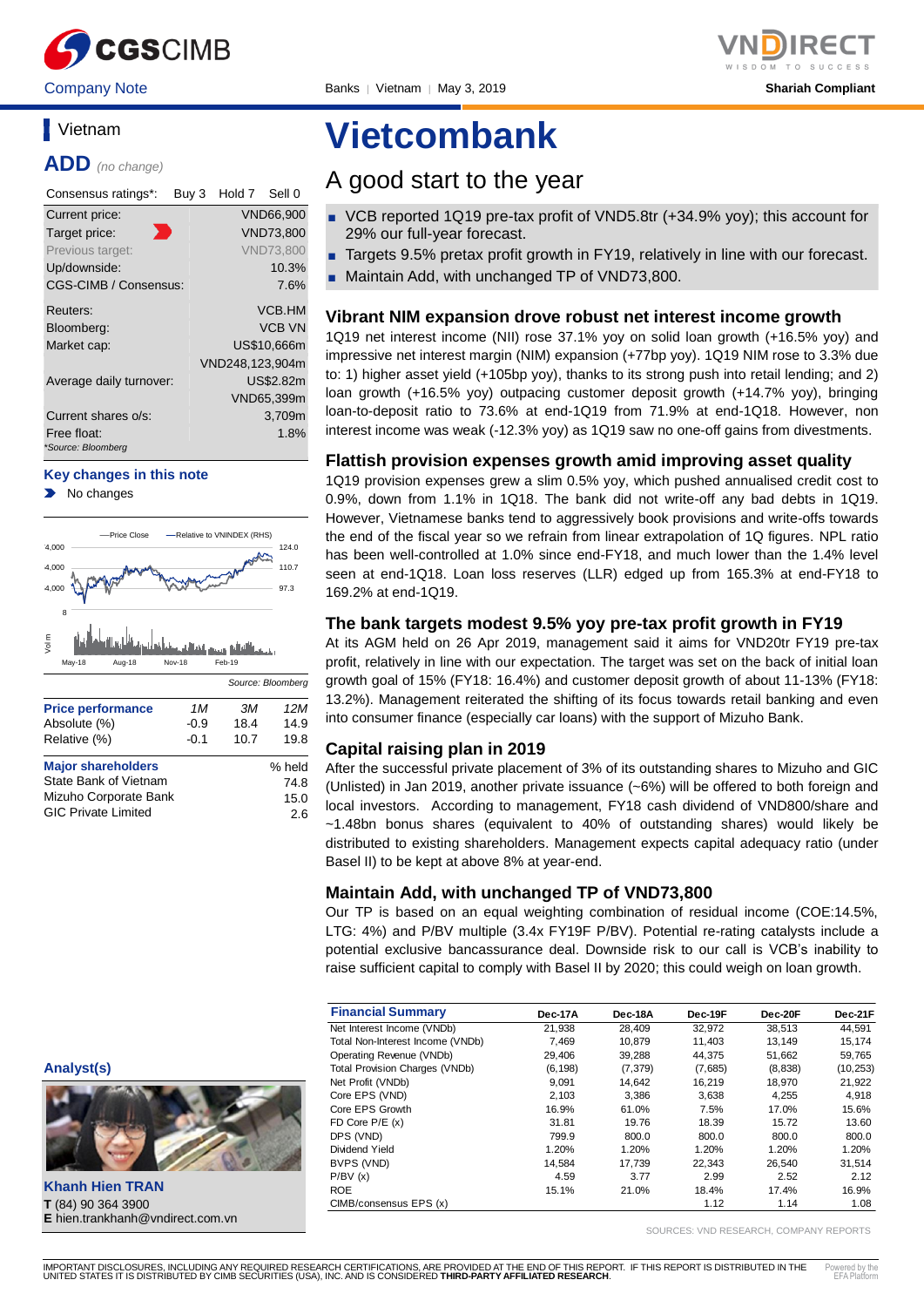



# A good start to the year **1Q19 highlights**

| Figure 1: Results comparison (VND bn unless otherwise noted) |             |             |          |          |            |                                                                                  |
|--------------------------------------------------------------|-------------|-------------|----------|----------|------------|----------------------------------------------------------------------------------|
|                                                              |             |             |          |          | <b>VND</b> | % VND                                                                            |
| <b>Profit &amp; Loss statement</b>                           | <b>1Q19</b> | <b>1Q18</b> | yoy%     | qoq%     | FY19F      | FY19F<br><b>Comments</b>                                                         |
|                                                              |             |             | chg      | chg      |            |                                                                                  |
| Net interest income                                          | 8.499       | 6.197       | 37.1%    | 6.5%     | 32,972     | 25.8%                                                                            |
| Non-interest income                                          | 3,269       | 3.727       | $-12.3%$ | 20.6%    | 11,403     | 28.7% slightly above our expectation due to higher income from bad debt recovery |
| Operating revenue                                            | 11.768      | 9.924       | 18.6%    | 10.1%    | 44,375     | 26.5%                                                                            |
| Operation expenses                                           | (4, 384)    | (4,067)     | 7.8%     | 158.9%   | (16, 419)  | 26.7%                                                                            |
| Pre-provision profit                                         | 7,384       | 5.857       | 26.1%    | $-17.9%$ | 27,956     | 26.4%                                                                            |
|                                                              |             |             |          |          |            | below our expectation as banks tend to aggressively book provisions and write-   |
| Provision expenses                                           | (1,506)     | (1, 498)    | 0.5%     | $-36.8%$ | (7,685)    | 19.6% offs toward the end of fiscal years                                        |
| Pre-tax profit                                               | 5,878       | 4,359       | 34.9%    | $-11.2%$ | 20,271     | 29.0% above our expectation due to higher Non-II and lower provision expenses    |
| Net profit                                                   | 4,707       | 3,504       | 34.3%    | $-10.8%$ | 16,219     | 29.0%                                                                            |
|                                                              |             |             |          |          |            | SOURCES: VND RESEARCH, COMPANY REPORTS                                           |

| Figure 2: VCB's key ratios by quarter |             |        |        |        |                                        |        |        |             |  |  |
|---------------------------------------|-------------|--------|--------|--------|----------------------------------------|--------|--------|-------------|--|--|
|                                       | <b>2Q17</b> | 3Q17   | 4Q17   | 1Q18   | <b>2Q18</b>                            | 3Q18   | 4Q18   | <b>1Q19</b> |  |  |
| NII/Total Operating Income (TOI)      | 77.2%       | 72.0%  | 76.7%  | 62.4%  | 73.4%                                  | 78.9%  | 74.7%  | 72.2%       |  |  |
| Non-II/TOI                            | 22.8%       | 28.0%  | 23.3%  | 37.6%  | 26.6%                                  | 21.1%  | 25.3%  | 27.8%       |  |  |
| NIM (annualised)                      | 2.8%        | 2.5%   | 2.4%   | 2.5%   | 2.8%                                   | 3.1%   | 3.2%   | 3.3%        |  |  |
| <b>CIR</b>                            | 43.6%       | 42.6%  | 32.3%  | 41.0%  | 41.7%                                  | 42.3%  | 15.8%  | 37.3%       |  |  |
| Loan-to-deposit ratio                 | 72.4%       | 70.1%  | 67.4%  | 71.9%  | 72.3%                                  | 74.4%  | 69.1%  | 73.6%       |  |  |
| <b>NPL</b>                            | 1.5%        | 1.2%   | 1.1%   | 1.4%   | 1.2%                                   | 1.2%   | 1.0%   | 1.0%        |  |  |
| <b>LLR</b>                            | 140.3%      | 164.8% | 130.7% | 121.4% | 140.6%                                 | 155.5% | 165.3% | 169.2%      |  |  |
| Credit cost (annualised)              | 1.3%        | 1.1%   | 1.3%   | 1.1%   | 1.2%                                   | 1.1%   | 1.5%   | 0.9%        |  |  |
| ROAA (trailing 12m)                   | 1.0%        | 1.0%   | 1.0%   | 1.2%   | 1.2%                                   | 1.3%   | 1.4%   | 1.5%        |  |  |
| ROAE (trailing 12m)                   | 15.2%       | 16.0%  | 17.9%  | 19.5%  | 20.5%                                  | 20.9%  | 25.2%  | 24.6%       |  |  |
|                                       |             |        |        |        | SOURCES: VND RESEARCH, COMPANY REPORTS |        |        |             |  |  |

# **Maintain Add with unchanged target price of VND73,800**

| Figure 3: Our target price calculation |        |                        |                                        |
|----------------------------------------|--------|------------------------|----------------------------------------|
| Approach                               | Weight | Fair value (VND/share) | <b>Contribution (VND/share)</b>        |
| Residual income                        | 50%    | 71.731                 | 35,865                                 |
| P/BV multiple (at 3.4x FY19F BVPS)     | 50%    | 75.965                 | 37,983                                 |
| Target price (VND/share)               |        |                        | 73,848                                 |
| Target price (VND/share, rounded)      |        |                        | 73,800                                 |
|                                        |        |                        | SOURCES: VND RESEARCH, COMPANY REPORTS |

# **Figure 4: Key assumptions of residual income valuation, based on our estimates**

| <b>Assumptions</b>                   | 2019F   | 2020F | 2021F | 2022F                                  | 2023F |
|--------------------------------------|---------|-------|-------|----------------------------------------|-------|
| Risk free rate                       | 5.0%    | 5.0%  | 5.0%  | 5.0%                                   | 5.0%  |
| Equity risk premium                  | 11.0%   | 11.0% | 11.0% | 11.0%                                  | 11.0% |
| <b>Beta</b>                          | 0.9     | 0.9   | 0.9   | 0.9                                    | 0.9   |
| Cost of equity                       | 14.5%   | 14.5% | 14.5% | 14.5%                                  | 14.5% |
| Long-term growth rate                |         |       |       |                                        |       |
| Long-run COE                         |         |       |       |                                        |       |
|                                      |         |       |       |                                        |       |
| (In VND bn, otherwise noted)         |         |       |       |                                        |       |
| Opening shareholders' equity         | 63,820  |       |       |                                        |       |
| PV of RI (5 years)                   | 24,212  |       |       |                                        |       |
| PV of Terminal value                 | 178,008 |       |       |                                        |       |
| Implied EV                           | 266,040 |       |       |                                        |       |
| No. of outstanding shares (m shares) | 3,709   |       |       |                                        |       |
| Implied value per share (VND/share)  | 71,731  |       |       |                                        |       |
|                                      |         |       |       | SOURCES: VND RESEARCH, COMPANY REPORTS |       |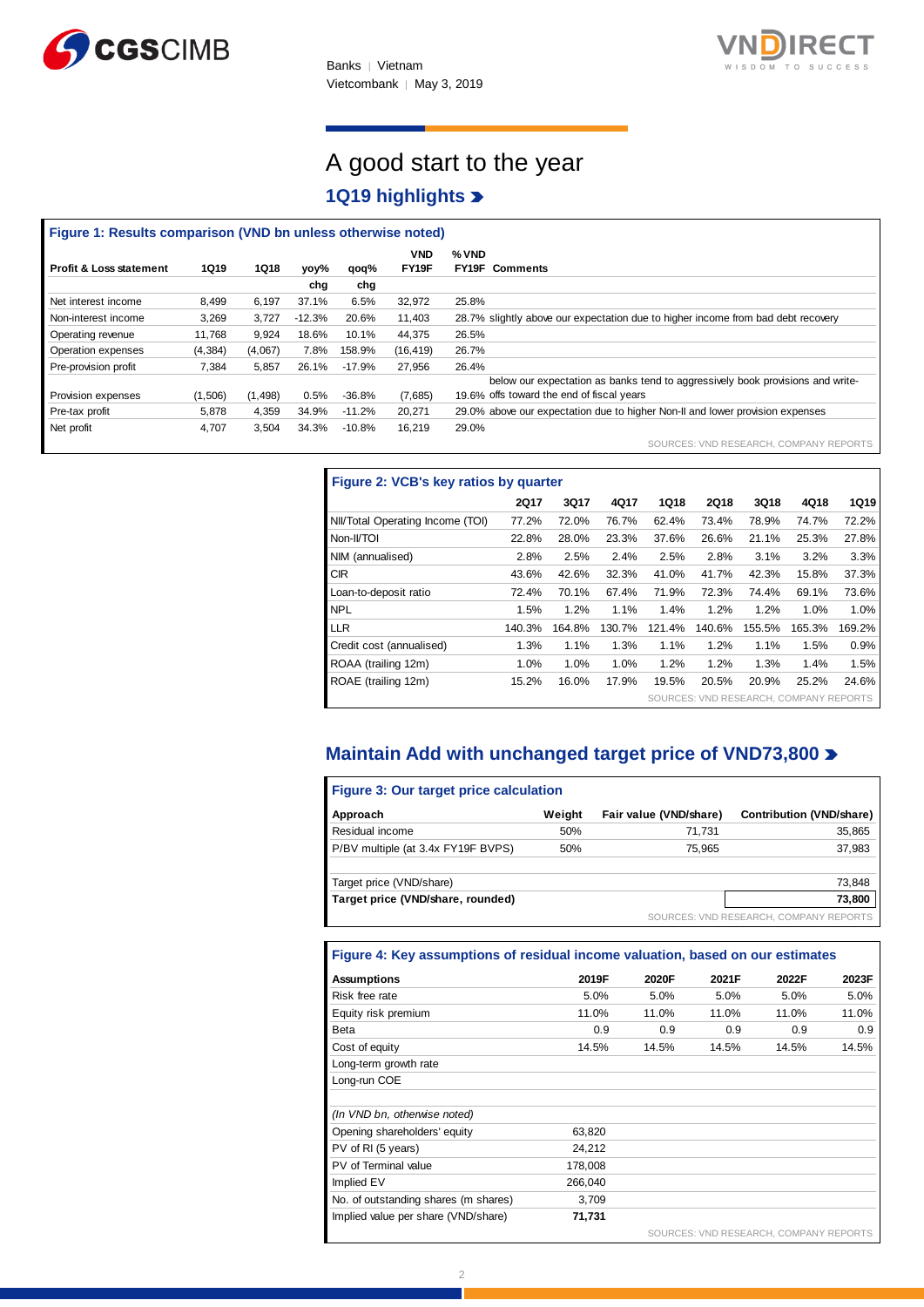



# **Figure 5: Regional peer comparison**

| Company                              | Bloomberg Recomm<br>Ticker | endation    | Closing<br>price            | Target<br>Price | <b>Market</b><br>cap |     | P/BV(x)                         |      | P/E(x) | $3 - yr$<br>Forward<br><b>CAGR EPS</b> | <b>ROE (%)</b>         |         |
|--------------------------------------|----------------------------|-------------|-----------------------------|-----------------|----------------------|-----|---------------------------------|------|--------|----------------------------------------|------------------------|---------|
|                                      |                            |             | (local curr.) (local curr.) |                 | (US\$m)              |     | Dec-19F Dec-20F Dec-19F Dec-20F |      |        | $\%$                                   | Dec-19F                | Dec-20F |
| <b>HDFC Bank</b>                     | <b>HDFCB IN</b>            | <b>ADD</b>  | 2,116                       | 2,500           | 80,802               | 3.5 | 3.0                             | 22.5 | 18.1   | 22.0%                                  | 16.8%                  | 17.8%   |
| <b>Bank Central Asia</b>             | <b>BBCA IJ</b>             | <b>HOLD</b> | 27,525                      | 25,500          | 48,229               | 3.9 | 3.4                             | 22.6 | 20.2   | 13.0%                                  | 18.4%                  | 17.8%   |
| Bank Rakyat Indonesia                | <b>BBRIU</b>               | <b>ADD</b>  | 3,910                       | 4,500           | 34,275               | 2.3 | 2.0                             | 13.0 | 11.4   | 13.9%                                  | 18.8%                  | 18.8%   |
| <b>ICICI Bank</b>                    | <b>ICICIBC IN</b>          | <b>ADD</b>  | 351                         | 450             | 31,772               | 2.0 | 1.8                             | 17.2 | 13.2   | 35.8%                                  | 11.9%                  | 14.1%   |
| <b>Bank Mandiri</b>                  | <b>BMRI IJ</b>             | <b>ADD</b>  | 7,325                       | 8,800           | 24,293               | 1.7 | 1.5                             | 12.0 | 10.4   | 15.4%                                  | 14.9%                  | 15.5%   |
| Public Bank Bhd                      | PBK MK                     | <b>HOLD</b> | 25                          | 26              | 23,803               | 2.2 | 2.0                             | 15.9 | 15.1   | 7.0%                                   | 14.4%                  | 14.1%   |
| <b>Indusind Bank</b>                 | <b>IIB IN</b>              | <b>ADD</b>  | 1,472                       | 2,100           | 12,448               | 2.9 | 2.4                             | 16.9 | 13.3   | 24.6%                                  | 18.3%                  | 19.6%   |
| Yes Bank                             | YES IN                     | <b>HOLD</b> | 215                         | 230             | 6,985                | 1.5 | 1.2                             | 8.4  | 6.5    | 24.0%                                  | 19.1%                  | 20.9%   |
| Military Commercial Joint Stock Bank | MBB VN                     | <b>ADD</b>  | 21,900                      | 31,100          | 2,057                | 1.2 | 1.0                             | 6.9  | 5.9    | 32.0%                                  | 17.9%                  | 17.9%   |
| Average regional peers               |                            |             |                             |                 |                      | 2.3 | 2.0                             | 15.0 | 12.7   | 20.8%                                  | 16.7%                  | 17.4%   |
| Vietcombank                          | <b>VCB VN</b>              | <b>ADD</b>  | 66,900                      | 73,800          | 9,604                | 3.0 | 2.5                             | 19.4 | 15.7   | 13.2%                                  | 18.4%                  | 17.4%   |
|                                      |                            |             |                             |                 |                      |     |                                 |      |        |                                        | NOTE: AS OF 2 MAY 2019 |         |
|                                      |                            |             |                             |                 |                      |     |                                 |      |        | SOURCES: VND RESEARCH, CIMB RESEARCH   |                        |         |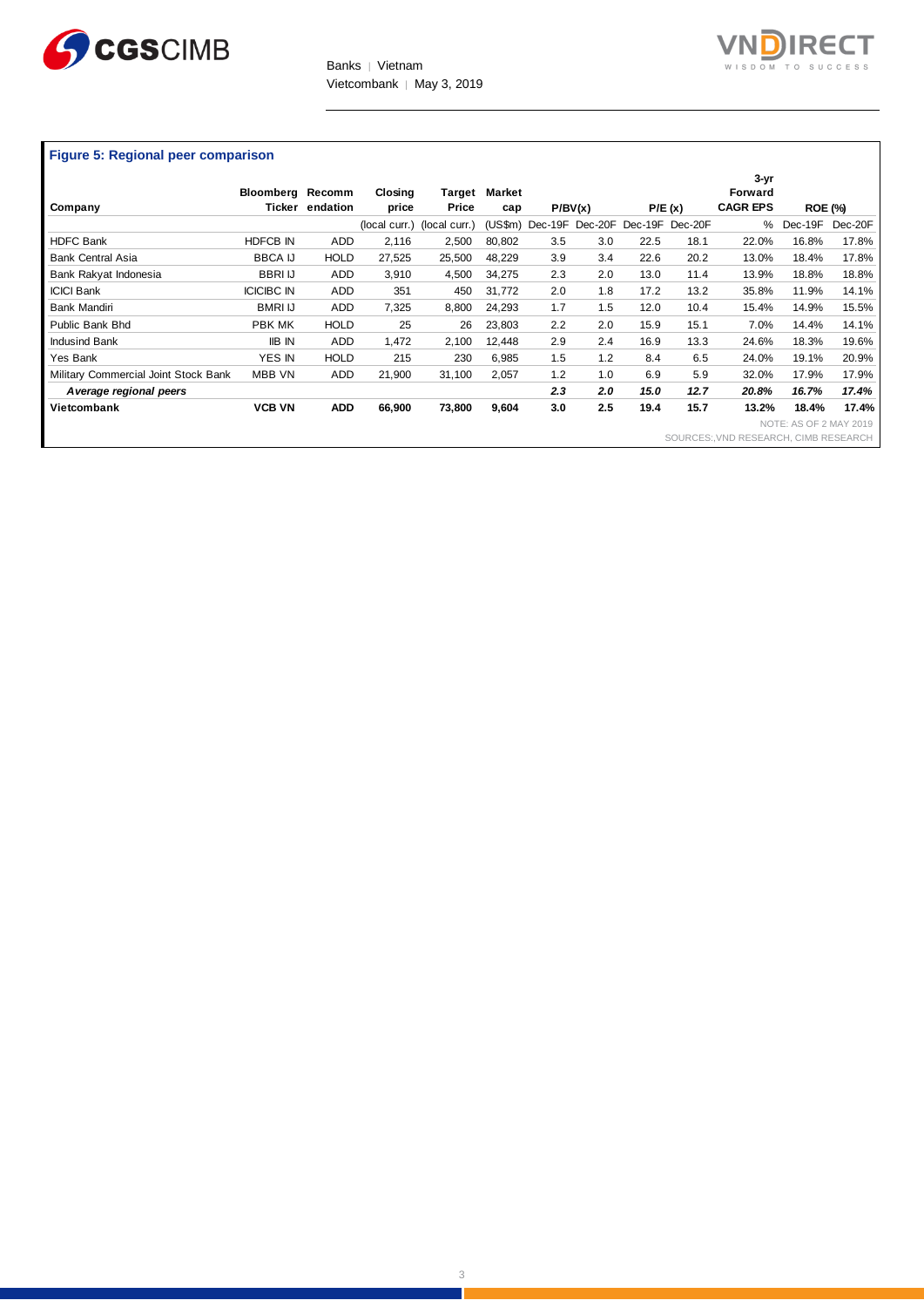

Banks | Vietnam Vietcombank | May 3, 2019



# **BY THE NUMBERS**



# **Profit & Loss**

| (VNDb)                                   | Dec-17A   | Dec-18A  | Dec-19F   | Dec-20F   | Dec-21F   |
|------------------------------------------|-----------|----------|-----------|-----------|-----------|
| Net Interest Income                      | 21,938    | 28,409   | 32,972    | 38,513    | 44,591    |
| <b>Total Non-Interest Income</b>         | 7.469     | 10.879   | 11.403    | 13.149    | 15,174    |
| <b>Operating Revenue</b>                 | 29,406    | 39,288   | 44,375    | 51,662    | 59,765    |
| <b>Total Non-Interest Expenses</b>       | (11, 866) | (13,610) | (16, 419) | (19, 115) | (22, 113) |
| <b>Pre-provision Operating Profit</b>    | 17,540    | 25,679   | 27,956    | 32,547    | 37,652    |
| <b>Total Provision Charges</b>           | (6, 198)  | (7, 379) | (7,685)   | (8,838)   | (10, 253) |
| <b>Operating Profit After Provisions</b> | 11,341    | 18,300   | 20,271    | 23,709    | 27,399    |
| Pretax Income/(Loss) from Assoc.         | $\Omega$  | $\Omega$ | $\Omega$  | $\Omega$  | $\Omega$  |
| <b>Operating EBIT (incl Associates)</b>  | 11,341    | 18,300   | 20,271    | 23,709    | 27,399    |
| Non-Operating Income/(Expense)           | $\Omega$  | $\Omega$ | $\Omega$  | $\Omega$  | $\Omega$  |
| Profit Before Tax (pre-El)               | 11,341    | 18,300   | 20,271    | 23,709    | 27,399    |
| <b>Exceptional Items</b>                 |           |          |           |           |           |
| Pre-tax Profit                           | 11,341    | 18,300   | 20,271    | 23,709    | 27,399    |
| Taxation                                 | (2, 231)  | (3,642)  | (4,034)   | (4,718)   | (5, 453)  |
| Consolidation Adjustments & Others       |           |          |           |           |           |
| Exceptional Income - post-tax            |           |          |           |           |           |
| <b>Profit After Tax</b>                  | 9,111     | 14,658   | 16,237    | 18,991    | 21,946    |
| Minority Interests                       | (20)      | (16)     | (18)      | (21)      | (25)      |
| Pref. & Special Div                      | $\Omega$  | $\Omega$ | $\Omega$  | $\Omega$  | $\Omega$  |
| FX And Other Adj.                        | $\Omega$  | 0        | $\Omega$  | $\Omega$  | $\Omega$  |
| <b>Net Profit</b>                        | 9,091     | 14,642   | 16,219    | 18,970    | 21,922    |
| <b>Recurring Net Profit</b>              | 7,568     | 12,182   | 13,494    | 15,783    | 18,239    |

#### **Balance Sheet Employment**

|                                  | Dec-17A | Dec-18A | Dec-19F | Dec-20F | Dec-21F |
|----------------------------------|---------|---------|---------|---------|---------|
| Gross Loans/Cust Deposits        | 76.7%   | 78.9%   | 81.0%   | 82.4%   | 83.5%   |
| Avg Loans/Avg Deposits           | 77.3%   | 77.8%   | 80.0%   | 81.7%   | 83.0%   |
| Avg Liquid Assets/Avg Assets     | 43.5%   | 42.7%   | 38.9%   | 37.9%   | 37.0%   |
| Avg Liquid Assets/Avg IEAs       | 44.6%   | 43.9%   | 39.9%   | 38.7%   | 37.7%   |
| Net Cust Loans/Assets            | 51.7%   | 58.0%   | 59.3%   | 60.5%   | 61.4%   |
| Net Cust Loans/Broad Deposits    | 67.4%   | 69.1%   | 70.7%   | 71.7%   | 72.4%   |
| Equity & Provns/Gross Cust Loans | 11.1%   | 11.7%   | 13.3%   | 13.8%   | 14.4%   |
| Asset Risk Weighting             | 59.2%   | 69.4%   | 67.3%   | 68.5%   | 69.5%   |
| Provision Charge/Avg Cust Loans  | 1.23%   | 1.25%   | 1.13%   | 1.13%   | 1.14%   |
| Provision Charge/Avg Assets      | 0.68%   | 0.70%   | 0.68%   | 0.69%   | 0.71%   |
| Total Write Offs/Average Assets  | 0.68%   | 0.49%   | 0.39%   | 0.40%   | 0.40%   |

SOURCES: CGS-CIMB RESEARCH, COMPANY REPORTS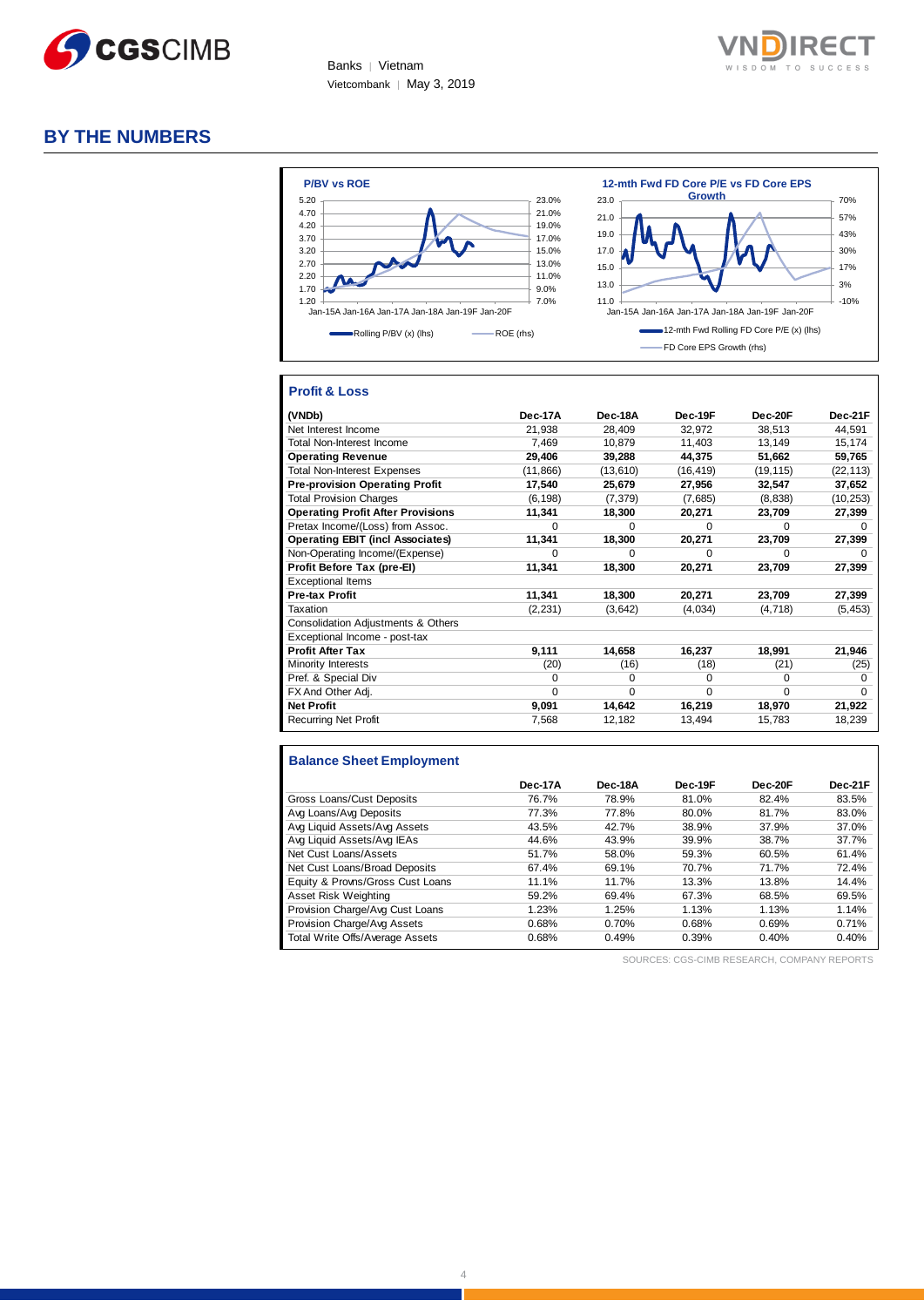

Banks | Vietnam Vietcombank | May 3, 2019

# **BY THE NUMBERS… cont'd**

| <b>Balance Sheet</b>                          |           |           |           |           |           |
|-----------------------------------------------|-----------|-----------|-----------|-----------|-----------|
| (VNDb)                                        | Dec-17A   | Dec-18A   | Dec-19F   | Dec-20F   | Dec-21F   |
| <b>Total Gross Loans</b>                      | 776.408   | 880.889   | 1,000,609 | 1,139,777 | 1,304,681 |
| Liquid Assets & Invst. (Current)              | 234,069   | 163,072   | 176,112   | 190,201   | 205,417   |
| Other Int. Earning Assets                     |           |           |           |           |           |
| <b>Total Gross Int. Earning Assets</b>        | 1,010,477 | 1,043,960 | 1,176,721 | 1,329,978 | 1,510,098 |
| Total Provisions/Loan Loss Reserve            | (8, 113)  | (10, 274) | (13, 538) | (17, 293) | (21, 700) |
| <b>Total Net Interest Earning Assets</b>      | 1,002,364 | 1.033.686 | 1.163.183 | 1.312.686 | 1,488,399 |
| <b>Intangible Assets</b>                      | 1.964     | 2.068     | 2.147     | 2.228     | 2.313     |
| Other Non-Interest Earning Assets             | 20,862    | 24,437    | 25,366    | 26,330    | 27,331    |
| <b>Total Non-Interest Earning Assets</b>      | 22,826    | 26,505    | 27,513    | 28,559    | 29,644    |
| <b>Cash And Marketable Securities</b>         | 10,103    | 12,792    | 13,278    | 13,783    | 14,307    |
| Long-term Investments                         | $\Omega$  | $\Omega$  | $\Omega$  | $\Omega$  | $\Omega$  |
| <b>Total Assets</b>                           | 1,035,293 | 1.072.983 | 1.203.974 | 1.355.028 | 1,532,350 |
| <b>Customer Interest-Bearing Liabilities</b>  | 726,734   | 823,684   | 922.312   | 1,041,974 | 1,182,507 |
| <b>Bank Deposits</b>                          | 66.942    | 76.524    | 88.002    | 101,202   | 116,383   |
| Interest Bearing Liabilities: Others          | 171,408   | 90.711    | 92.525    | 94.376    | 96,263    |
| <b>Total Interest-Bearing Liabilities</b>     | 965,085   | 990.919   | 1,102,839 | 1,237,552 | 1,395,153 |
| Bank's Liabilities Under Acceptances          |           |           |           |           |           |
| <b>Total Non-Interest Bearing Liabilities</b> | 17,651    | 18,175    | 18,197    | 18.972    | 20,243    |
| <b>Total Liabilities</b>                      | 982.735   | 1.009.094 | 1,121,036 | 1,256,524 | 1,415,396 |
| <b>Shareholders' Equity</b>                   | 52,469    | 63.820    | 82,867    | 98,433    | 116,883   |
| <b>Minority Interests</b>                     | (89)      | (69)      | (71)      | (71)      | (71)      |
| <b>Total Equity</b>                           | 52,379    | 63,751    | 82,795    | 98,362    | 116,812   |

# **Key Ratios**

|                                          | Dec-17A | Dec-18A | Dec-19F | Dec-20F | Dec-21F |
|------------------------------------------|---------|---------|---------|---------|---------|
| <b>Total Income Growth</b>               | 18.2%   | 33.6%   | 12.9%   | 16.4%   | 15.7%   |
| Operating Profit Growth                  | 17.5%   | 46.4%   | 8.9%    | 16.4%   | 15.7%   |
| Pretax Profit Growth                     | 33.1%   | 61.4%   | 10.8%   | 17.0%   | 15.6%   |
| Net Interest To Total Income             | 74.6%   | 72.3%   | 74.3%   | 74.5%   | 74.6%   |
| Cost Of Funds                            | 2.86%   | 2.81%   | 2.99%   | 3.09%   | 3.15%   |
| Return On Interest Earning Assets        | 5.20%   | 5.44%   | 5.79%   | 5.96%   | 6.06%   |
| Net Interest Spread                      | 2.33%   | 2.63%   | 2.80%   | 2.87%   | 2.91%   |
| Net Interest Margin (Avg Deposits)       | 3.38%   | 3.76%   | 3.88%   | 4.02%   | 4.11%   |
| Net Interest Margin (Avg RWA)            | 3.98%   | 4.19%   | 4.24%   | 4.43%   | 4.47%   |
| Provisions to Pre Prov. Operating Profit | 35.3%   | 28.7%   | 27.5%   | 27.2%   | 27.2%   |
| Interest Return On Average Assets        | 2.41%   | 2.70%   | 2.90%   | 3.01%   | 3.09%   |
| <b>Effective Tax Rate</b>                | 19.7%   | 19.9%   | 19.9%   | 19.9%   | 19.9%   |
| Net Dividend Payout Ratio                | 31.7%   | 20.3%   | 18.3%   | 15.6%   | 13.5%   |
| Return On Average Assets                 | 1.00%   | 1.39%   | 1.42%   | 1.48%   | 1.52%   |

# **Key Drivers**

|                                | Dec-17A | Dec-18A | Dec-19F | Dec-20F | Dec-21F |
|--------------------------------|---------|---------|---------|---------|---------|
| Loan Growth (%)                | 17.9%   | 16.4%   | 15.0%   | 15.0%   | 15.0%   |
| Net Interest Margin (%)        | 2.5%    | 2.8%    | 3.0%    | 3.1%    | 3.1%    |
| Non Interest Income Growth (%) | 17.6%   | 45.7%   | 4.8%    | 15.3%   | 15.4%   |
| Cost-income Ratio (%)          | 40.4%   | 34.6%   | 37.0%   | 37.0%   | 37.0%   |
| Net NPL Ratio (%)              | $-3.2%$ | $-3.9%$ | $-4.3%$ | $-4.6%$ | $-4.9%$ |
| Loan Loss Reserve (%)          | 130.7%  | 165.3%  | 180.8%  | 193.2%  | 204.0%  |
| GP Ratio (%)                   | 0.8%    | 0.8%    | 0.9%    | 1.1%    | 1.2%    |
| Tier 1 Ratio (%)               | 8.0%    | 8.2%    | 9.9%    | 10.3%   | 10.7%   |
| Total CAR (%)                  | 11.6%   | 10.2%   | 11.5%   | 11.5%   | 11.6%   |
| Deposit Growth (%)             | 20.0%   | 13.2%   | 12.0%   | 13.0%   | 13.5%   |
| Loan-deposit Ratio (%)         | 75.6%   | 77.6%   | 79.5%   | 80.7%   | 81.6%   |
| Gross NPL Ratio (%)            | 1.1%    | 1.0%    | 1.0%    | 1.1%    | 1.1%    |
| Fee Income Growth (%)          | 20.5%   | 34.0%   | 35.0%   | 30.0%   | 25.0%   |

SOURCES: CGS-CIMB RESEARCH, COMPANY REPORTS

**RECT** SUCCESS

T O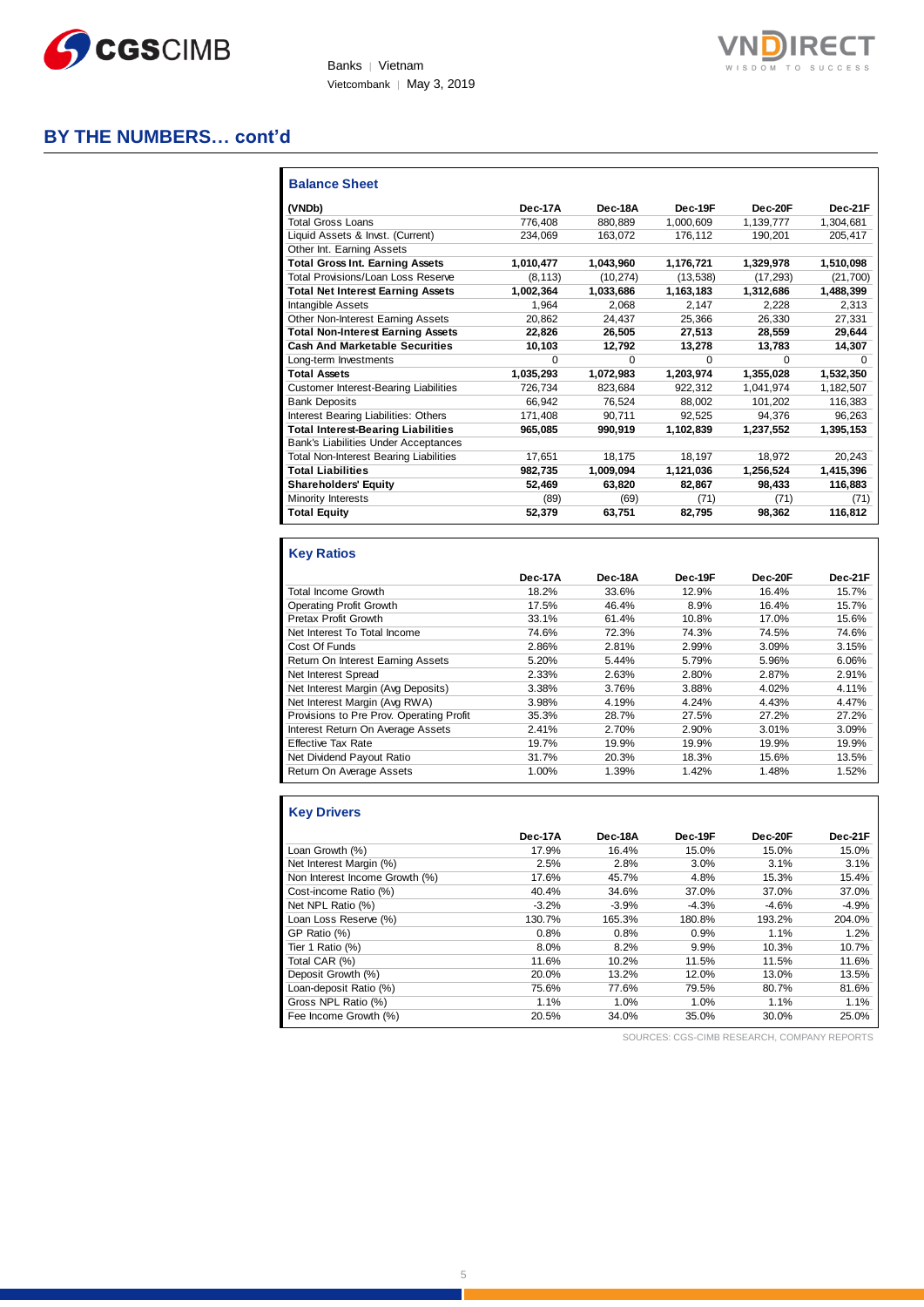



#### **DISCLAIMER**

The content of this report (including the views and opinions expressed therein, and the information comprised therein) has been prepared by and belongs to VNDIRECT Securities Corporation, and is distributed by CGS-CIMB or CIMB Investment Bank Berhad ("CIMB"), as the case may be, pursuant to an arrangement between VNDIRECT Securities Corporation and CGS-CIMB. VNDIRECT Securities Corporation is not an affiliate of CGS-CIMB or CIMB.

This report is not directed to, or intended for distribution to or use by, any person or entity who is a citizen or resident of or located in any locality, state, country or other jurisdiction where such distribution, publication, availability or use would be contrary to law or regulation.

By accepting this report, the recipient hereof represents and warrants that he is entitled to receive such report in accordance with the restrictions set forth below and agrees to be bound by the limitations contained herein (including the "Restrictions on Distributions" set out below). Any failure to comply with these limitations may constitute a violation of law. This publication is being supplied to you strictly on the basis that it will remain confidential. No part of this report may be (i) copied, photocopied, duplicated, stored or reproduced in any form by any means or (ii) redistributed or passed on, directly or indirectly, to any other person in whole or in part, for any purpose without the prior written consent of CGS-CIMB or CIMB, as the case may be.

The information contained in this research report is prepared from data believed to be correct and reliable at the time of issue of this report.

VNDIRECT Securities Corporation may or may not issue regular reports on the subject matter of this report at any frequency and may cease to do so or change the periodicity of reports at any time. None of VNDIRECT Securities Corporation, CGS-CIMB or CIMB is under any obligation to update this report in the event of a material change to the information contained in this report. None of VNDIRECT Securities Corporation, CGS-CIMB or CIMB has any and will accept any, obligation to (i) check or ensure that the contents of this report remain current, reliable or relevant, (ii) ensure that the content of this report constitutes all the information a prospective investor may require, (iii) ensure the adequacy, accuracy, completeness, reliability or fairness of any views, opinions and information, and accordingly, VNDIRECT Securities Corporation, CGS-CIMB and CIMB and their respective affiliates and related persons including China Galaxy International Financial Holdings Limited ("CGIFHL") and CIMB Group Sdn. Bhd. ("CIMBG") and their respective related corporations (and their respective directors, associates, connected persons and/or employees) shall not be liable in any manner whatsoever for any consequences (including but not limited to any direct, indirect or consequential losses, loss of profits and damages) of any reliance thereon or usage thereof. In particular, VNDIRECT Securities Corporation, CGS-CIMB and CIMB disclaim all responsibility and liability for the views and opinions set out in this report.

Unless otherwise specified, this report is based upon reasonable sources. Such sources will, unless otherwise specified, for market data, be market data and prices available from the main stock exchange or market where the relevant security is listed, or, where appropriate, any other market. Information on the accounts and business of company(ies) will generally be based on published statements of the company(ies), information disseminated by regulatory information services, other publicly available information and information resulting from our research. Whilst every effort is made to ensure that statements of facts made in this report are accurate, all estimates, projections, forecasts, expressions of opinion and other subjective judgments contained in this report are based on assumptions considered to be reasonable as of the date of the document in which they are contained and must not be construed as a representation that the matters referred to therein will occur. Past performance is not a reliable indicator of future performance. The value of investments may go down as well as up and those investing may, depending on the investments in question, lose more than the initial investment. No report shall constitute an offer or an invitation by or on behalf of CGS-CIMB, CIMB, or VNDIRECT Securities Corporation, or their respective affiliates (including CGIFHL, CIMBG and their respective related corporations) to any person to buy or sell any investments.

CGS-CIMB, CIMB and/or VNDIRECT Securities Corporation and/or their respective affiliates and related corporations (including CGIFHL, CIMBG and their respective related corporations), their respective directors, associates, connected parties and/or employees may own or have positions in securities of the company(ies) covered in this research report or any securities related thereto and may from time to time add to or dispose of, or may be materially interested in, any such securities. Further, CGS-CIMB, CIMB and/or VNDIRECT Securities Corporation, and/or their respective affiliates and their respective related corporations (including CGIFHL, CIMBG and their respective related corporations) do and seek to do business with the company(ies) covered in this research report and may from time to time act as market maker or have assumed an underwriting commitment in securities of such company(ies), may sell them to or buy them from customers on a principal basis and may also perform or seek to perform significant investment banking, advisory, underwriting or placement services for or relating to such company(ies) as well as solicit such investment, advisory or other services from any entity mentioned in this report.

CGS-CIMB, CIMB and/or VNDIRECT Securities Corporation and/or their respective affiliates (including CGIFHL, CIMBG and their respective related corporations) may enter into an agreement with the company(ies) covered in this report relating to the production of research reports. CGS-CIMB, CIMB and/or VNDIRECT Securities Corporation may disclose the contents of this report to the company(ies) covered by it and may have amended the contents of this report following such disclosure.

The analyst responsible for the production of this report hereby certifies that the views expressed herein accurately and exclusively reflect his or her personal views and opinions about any and all of the issuers or securities analysed in this report and were prepared independently and autonomously. No part of the compensation of the analyst(s) was, is, or will be directly or indirectly related to the inclusion of specific recommendations(s) or view(s) in this report. The analyst(s) who prepared this research report is prohibited from receiving any compensation, incentive or bonus based on specific investment banking transactions or for providing a specific recommendation for, or view of, a particular company. Information barriers and other arrangements may be established where necessary to prevent conflicts of interests arising. However, the analyst(s) may receive compensation that is based on his/their coverage of company(ies) in the performance of his/their duties or the performance of his/their recommendations and the research personnel involved in the preparation of this report may also participate in the solicitation of the businesses as described above. In reviewing this research report, an investor should be aware that any or all of the foregoing, among other things, may give rise to real or potential conflicts of interest. Additional information is, subject to the duties of confidentiality, available on request.

The term "VNDIRECT Securities Corporation" shall, unless the context otherwise requires, mean VNDIRECT Securities Corporation and its affiliates, subsidiaries and related companies. The term "CGS-CIMB" shall denote, where appropriate, the relevant entity distributing or disseminating the report in the particular jurisdiction referenced below, or, in every other case except as otherwise stated herein, CIMB Securities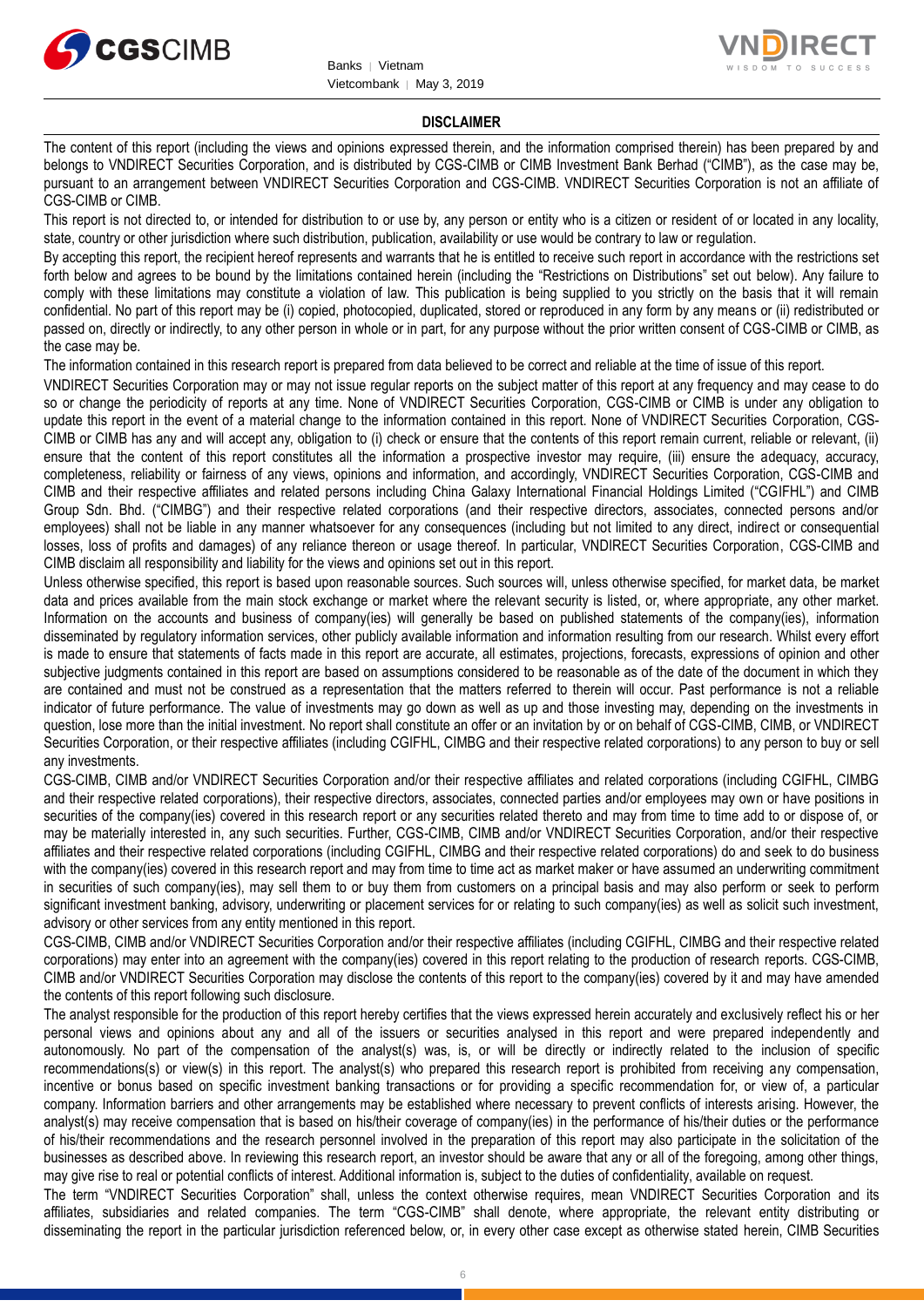



International Pte. Ltd. and its affiliates, subsidiaries and related corporations.

#### **CGS-CIMB**

| Country     | <b>CGS-CIMB Entity</b>                           | <b>Regulated by</b>                                             |
|-------------|--------------------------------------------------|-----------------------------------------------------------------|
| Hong Kong   | <b>CGS-CIMB Securities Limited</b>               | Securities and Futures Commission Hong Kong                     |
| India       | CGS-CIMB Securities (India) Private Limited      | Securities and Exchange Board of India (SEBI)                   |
| Indonesia   | PT CGS-CIMB Sekuritas Indonesia                  | Financial Services Authority of Indonesia                       |
| Singapore   | CGS-CIMB Research Pte. Ltd.                      | Monetary Authority of Singapore                                 |
| South Korea | <b>CGS-CIMB Securities Limited, Korea Branch</b> | Financial Services Commission and Financial Supervisory Service |
| Thailand    | CGS-CIMB Securities (Thailand) Co. Ltd.          | Securities and Exchange Commission Thailand                     |

#### **CIMB**

| . .<br>∶ountr | <b>CIMB E</b><br><br><b>Entit</b> v                  | b٧<br>$\mathbf{H}$<br>M                     |
|---------------|------------------------------------------------------|---------------------------------------------|
| Malavsia      | <b>CIMB</b><br>Berhad<br>Investment<br>Daniz<br>Odl' | . Malavsia<br>`ommission<br>ecurities<br>ັບ |

(i) As of May 3, 2019 VNDIRECT Securities Corporation has a proprietary position in the securities (which may include but not limited to shares, warrants, call warrants and/or any other derivatives) in the following company or companies covered or recommended in this report: (a) -

(ii) As of May 3, 2019, the analyst(s) who prepared this report, and the associate(s), has / have an interest in the securities (which may include but not limited to shares, warrants, call warrants and/or any other derivatives) in the following company or companies covered or recommended in this report:

(a) -

This report does not purport to contain all the information that a prospective investor may require. CGS-CIMB, and VNDIRECT Securities Corporation and their respective affiliates (including CGIFHL, CIMBG and their related corporations) do not make any guarantee, representation or warranty, express or implied, as to the adequacy, accuracy, completeness, reliability or fairness of any such information and opinion contained in this report. None of CGS-CIMB, CIMB and VNDIRECT Securities Corporation and their respective affiliates nor their related persons (including CGIFHL, CIMBG and their related corporations) shall be liable in any manner whatsoever for any consequences (including but not limited to any direct, indirect or consequential losses, loss of profits and damages) of any reliance thereon or usage thereof.

This report is general in nature and has been prepared for information purposes only. It is intended for circulation amongst CGS-CIMB's, CIMB's and their respective affiliates' (including CGIFHL's, CIMBG's and their respective related corporations') clients generally and does not have regard to the specific investment objectives, financial situation and the particular needs of any specific person who may receive this report. The information and opinions in this report are not and should not be construed or considered as an offer, recommendation or solicitation to buy or sell the subject securities, related investments or other financial instruments or any derivative instrument, or any rights pertaining thereto.

Investors are advised to make their own independent evaluation of the information contained in this research report, consider their own individual investment objectives, financial situation and particular needs and consult their own professional and financial advisers as to the legal, business, financial, tax and other aspects before participating in any transaction in respect of the securities of company(ies) covered in this research report. The securities of such company(ies) may not be eligible for sale in all jurisdictions or to all categories of investors.

**Australia:** Despite anything in this report to the contrary, this research is provided in Australia by CGS-CIMB Securities (Singapore) Pte. Ltd. and CGS-CIMB Securities (Hong Kong) Limited. This research is only available in Australia to persons who are "wholesale clients" (within the meaning of the Corporations Act 2001 (Cth) and is supplied solely for the use of such wholesale clients and shall not be distributed or passed on to any other person. You represent and warrant that if you are in Australia, you are a "wholesale client". This research is of a general nature only and has been prepared without taking into account the objectives, financial situation or needs of the individual recipient. CGS-CIMB Securities (Singapore) Pte. Ltd. and CGS-CIMB Securities (Hong Kong) Limited do not hold, and are not required to hold an Australian financial services license. CGS-CIMB Securities (Singapore) Pte. Ltd. and CGS-CIMB Securities (Hong Kong) Limited rely on "passporting" exemptions for entities appropriately licensed by the Monetary Authority of Singapore (under ASIC Class Order 03/1102) and the Securities and Futures Commission in Hong Kong (under ASIC Class Order 03/1103).

**Canada:** This research report has not been prepared in accordance with the disclosure requirements of Dealer Member Rule 3400 – Research Restrictions and Disclosure Requirements of the Investment Industry Regulatory Organization of Canada. For any research report distributed by CIBC, further disclosures related to CIBC conflicts of interest can be found at https://researchcentral.cibcwm.com.

**China:** For the purpose of this report, the People's Republic of China ("PRC") does not include the Hong Kong Special Administrative Region, the Macau Special Administrative Region or Taiwan. The distributor of this report has not been approved or licensed by the China Securities Regulatory Commission or any other relevant regulatory authority or governmental agency in the PRC. This report contains only marketing information. The distribution of this report is not an offer to buy or sell to any person within or outside PRC or a solicitation to any person within or outside of PRC to buy or sell any instruments described herein. This report is being issued outside the PRC to a limited number of institutional investors and may not be provided to any person other than the original recipient and may not be reproduced or used for any other purpose.

**France:** Only qualified investors within the meaning of French law shall have access to this report. This report shall not be considered as an offer to subscribe to, or used in connection with, any offer for subscription or sale or marketing or direct or indirect distribution of financial instruments and it is not intended as a solicitation for the purchase of any financial instrument.

**Germany:** This report is only directed at persons who are professional investors as defined in sec 31a(2) of the German Securities Trading Act (WpHG). This publication constitutes research of a non-binding nature on the market situation and the investment instruments cited here at the time of the publication of the information.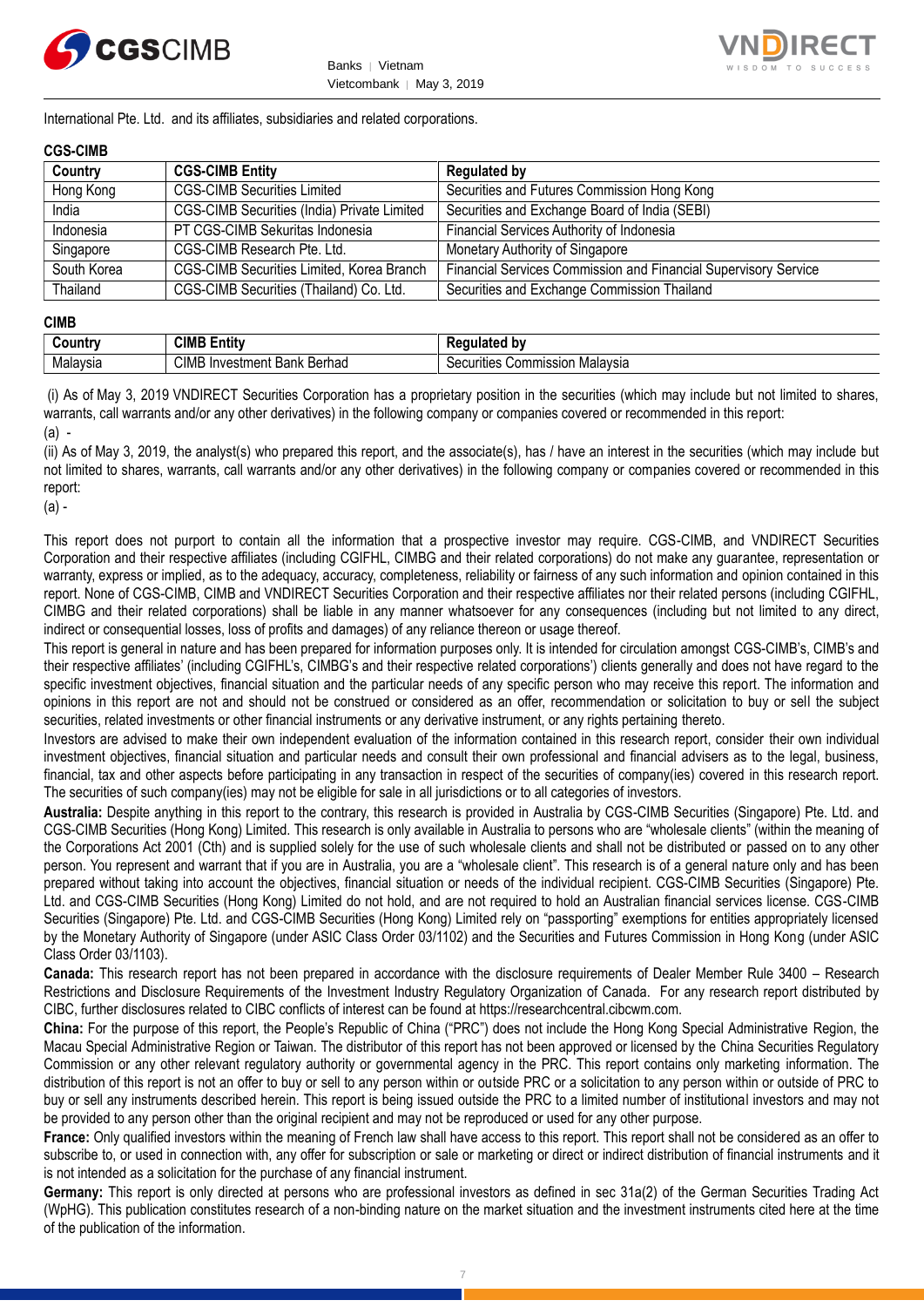



The current prices/yields in this issue are based upon closing prices from Bloomberg as of the day preceding publication. Please note that neither the German Federal Financial Supervisory Agency (BaFin), nor any other supervisory authority exercises any control over the content of this report.

**Hong Kong:** This report is issued and distributed in Hong Kong by CGS-CIMB Securities (Hong Kong) Limited ("CHK") which is licensed in Hong Kong by the Securities and Futures Commission for Type 1 (dealing in securities), Type 4 (advising on securities) and Type 6 (advising on corporate finance) activities. Any investors wishing to purchase or otherwise deal in the securities covered in this report should contact the Head of Sales at CGS-CIMB Securities (Hong Kong) Limited. The views and opinions in this research report are of VNDIRECT Securities Corporation as of the date hereof and are subject to change. If the Financial Services and Markets Act of the United Kingdom or the rules of the Financial Conduct Authority apply to a recipient, our obligations owed to such recipient therein are unaffected. CHK has no obligation to update its opinion or the information in this research report.

CHK does not make a market on other securities mentioned in the report.

**India:** This report is issued and distributed in India by CGS-CIMB Securities (India) Private Limited ("CIMB India") which is registered with the National Stock Exchange of India Limited and BSE Limited as a trading and clearing member under the Securities and Exchange Board of India (Stock Brokers and Sub-Brokers) Regulations, 1992. In accordance with the provisions of Regulation 4(g) of the Securities and Exchange Board of India (Investment Advisers) Regulations, 2013, CGS-CIMB India is not required to seek registration with the Securities and Exchange Board of India ("SEBI") as an Investment Adviser. CGS-CIMB India is registered with SEBI as a Research Analyst pursuant to the SEBI (Research Analysts) Regulations, 2014 ("Regulations").

This report does not take into account the particular investment objectives, financial situations, or needs of the recipients. It is not intended for and does not deal with prohibitions on investment due to law/jurisdiction issues etc. which may exist for certain persons/entities. Recipients should rely on their own investigations and take their own professional advice before investment.

The report is not a "prospectus" as defined under Indian Law, including the Companies Act, 2013, and is not, and shall not be, approved by, or filed or registered with, any Indian regulator, including any Registrar of Companies in India, SEBI, any Indian stock exchange, or the Reserve Bank of India. No offer, or invitation to offer, or solicitation of subscription with respect to any such securities listed or proposed to be listed in India is being made, or intended to be made, to the public, or to any member or section of the public in India, through or pursuant to this report.

The research analysts, strategists or economists principally responsible for the preparation of this research report are segregated from the other activities of CGS-CIMB India and they have received compensation based upon various factors, including quality, accuracy and value of research, firm profitability or revenues, client feedback and competitive factors. Research analysts', strategists' or economists' compensation is not linked to investment banking or capital markets transactions performed or proposed to be performed by CGS-CIMB India or its affiliates.

CGS-CIMB India has not received any investment banking related compensation from the companies mentioned in the report in the past 12 months. CGS-CIMB India has not received any compensation from the companies mentioned in the report in the past 12 months.

**Indonesia:** This report is issued and distributed by PT CGS-CIMB Sekuritas Indonesia ("CGS-CIMB Indonesia"). The views and opinions in this research report are our own as of the date hereof and are subject to change. CGS-CIMB Indonesia has no obligation to update its opinion or the information in this research report. Neither this report nor any copy hereof may be distributed in Indonesia or to any Indonesian citizens wherever they are domiciled or to Indonesian residents except in compliance with applicable Indonesian capital market laws and regulations.

This research report is not an offer of securities in Indonesia. The securities referred to in this research report have not been registered with the Financial Services Authority (Otoritas Jasa Keuangan) pursuant to relevant capital market laws and regulations, and may not be offered or sold within the territory of the Republic of Indonesia or to Indonesian citizens through a public offering or in circumstances which constitute an offer within the meaning of the Indonesian capital market law and regulations.

**Ireland:** CGS-CIMB is not an investment firm authorised in the Republic of Ireland and no part of this document should be construed as CGS-CIMB acting as, or otherwise claiming or representing to be, an investment firm authorised in the Republic of Ireland.

**Malaysia:** This report is distributed in Malaysia by CIMB solely for the benefit of and for the exclusive use of our clients. Recipients of this report are to contact CIMB, at 17th Floor Menara CIMB No. 1 Jalan Stesen Sentral 2, Kuala Lumpur Sentral 50470 Kuala Lumpur, Malaysia, in respect of any matters arising from or in connection with this report. CIMB has no obligation to update, revise or reaffirm its opinion or the information in this research reports after the date of this report.

**New Zealand:** In New Zealand, this report is for distribution only to persons who are wholesale clients pursuant to section 5C of the Financial Advisers Act 2008.

**Singapore:** This report is issued and distributed by CGS-CIMB Research Pte Ltd ("CGS-CIMBR"). CGS-CIMBR is a financial adviser licensed under the Financial Advisers Act, Cap 110 ("FAA") for advising on investment products, by issuing or promulgating research analyses or research reports, whether in electronic, print or other form. Accordingly CGS-CIMBR is a subject to the applicable rules under the FAA unless it is able to avail itself to any prescribed exemptions.

Recipients of this report are to contact CGS-CIMB Research Pte Ltd, 50 Raffles Place, #16-02 Singapore Land Tower, Singapore in respect of any matters arising from, or in connection with this report. CGS-CIMBR has no obligation to update its opinion or the information in this research report. This publication is strictly confidential and is for private circulation only. If you have not been sent this report by CGS-CIMBR directly, you may not rely, use or disclose to anyone else this report or its contents.

If the recipient of this research report is not an accredited investor, expert investor or institutional investor, CGS-CIMBR accepts legal responsibility for the contents of the report without any disclaimer limiting or otherwise curtailing such legal responsibility. If the recipient is an accredited investor, expert investor or institutional investor, the recipient is deemed to acknowledge that CGS-CIMBR is exempt from certain requirements under the FAA and its attendant regulations, and as such, is exempt from complying with the following :

(a) Section 25 of the FAA (obligation to disclose product information);

(b) Section 27 (duty not to make recommendation with respect to any investment product without having a reasonable basis where you may be reasonably expected to rely on the recommendation) of the FAA;

(c) MAS Notice on Information to Clients and Product Information Disclosure [Notice No. FAA-N03];

(d) MAS Notice on Recommendation on Investment Products [Notice No. FAA-N16];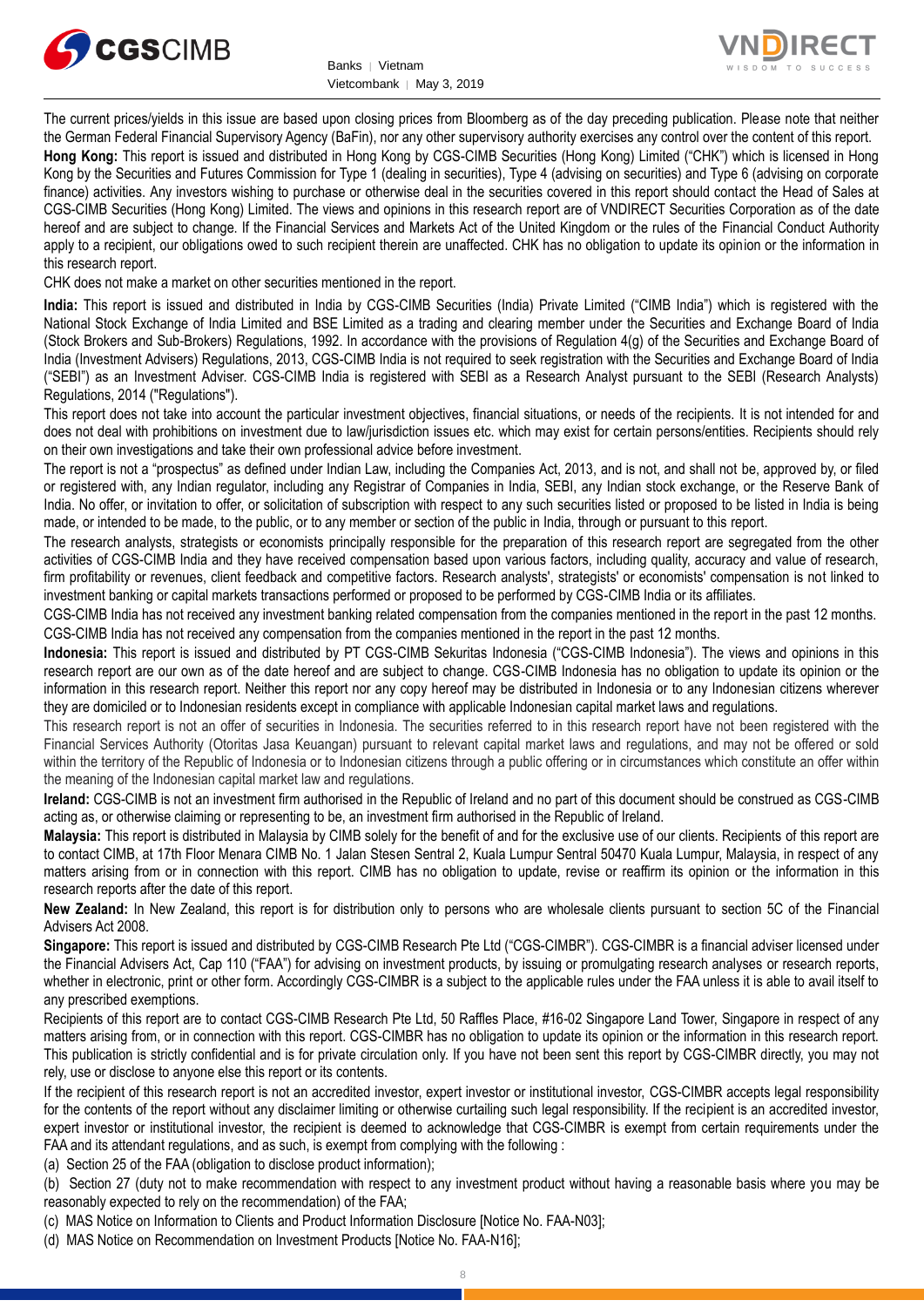



(e) Section 36 (obligation on disclosure of interest in securities), and

(f) any other laws, regulations, notices, directive, guidelines, circulars and practice notes which are relates to the above, to the extent permitted by applicable laws, as may be amended from time to time, and any other laws, regulations, notices, directive, guidelines, circulars, and practice notes as we may notify you from time to time. In addition, the recipient who is an accredited investor, expert investor or institutional investor acknowledges that a CGS-CIMBR is exempt from Section 27 of the FAA, the recipient will also not be able to file a civil claim against CGS-CIMBR for any loss or damage arising from the recipient's reliance on any recommendation made by CGS-CIMBR which would otherwise be a right that is available to the recipient under Section 27 of the FAA, the recipient will also not be able to file a civil claim against CGS-CIMBR for any loss or damage arising from the recipient's reliance on any recommendation made by CGS-CIMBR which would otherwise be a right that is available to the recipient under Section 27 of the FAA.

CGS-CIMBR, its affiliates and related corporations, their directors, associates, connected parties and/or employees may own or have positions in securities of the company(ies) covered in this research report or any securities related thereto and may from time to time add to or dispose of, or may be materially interested in, any such securities. Further, CGS-CIMBR, its affiliates and its related corporations do and seek to do business with the company(ies) covered in this research report and may from time to time act as market maker or have assumed an underwriting commitment in securities of such company(ies), may sell them to or buy them from customers on a principal basis and may also perform or seek to perform significant investment banking, advisory, underwriting or placement services for or relating to such company(ies) as well as solicit such investment, advisory or other services from any entity mentioned in this report.

As of May 3, 2019,, CGS-CIMBR does not have a proprietary position in the recommended securities in this report.

CGS-CIMBR does not make a market on the securities mentioned in the report.

**South Korea:** This report is issued and distributed in South Korea by CGS-CIMB Securities (Hong Kong) Limited, Korea Branch ("CGS-CIMB Korea") which is licensed as a cash equity broker, and regulated by the Financial Services Commission and Financial Supervisory Service of Korea. In South Korea, this report is for distribution only to professional investors under Article 9(5) of the Financial Investment Services and Capital Market Act of Korea ("FSCMA").

**Spain:** This document is a research report and it is addressed to institutional investors only. The research report is of a general nature and not personalised and does not constitute investment advice so, as the case may be, the recipient must seek proper advice before adopting any investment decision. This document does not constitute a public offering of securities.

CGS-CIMB is not registered with the Spanish Comision Nacional del Mercado de Valores to provide investment services.

**Sweden:** This report contains only marketing information and has not been approved by the Swedish Financial Supervisory Authority. The distribution of this report is not an offer to sell to any person in Sweden or a solicitation to any person in Sweden to buy any instruments described herein and may not be forwarded to the public in Sweden.

**Switzerland:** This report has not been prepared in accordance with the recognized self-regulatory minimal standards for research reports of banks issued by the Swiss Bankers' Association (Directives on the Independence of Financial Research).

**Thailand:** This report is issued and distributed by CGS-CIMB Securities (Thailand) Co. Ltd. ("CGS-CIMB Thailand") based upon sources believed to be reliable (but their accuracy, completeness or correctness is not guaranteed). The statements or expressions of opinion herein were arrived at after due and careful consideration for use as information for investment. Such opinions are subject to change without notice and CGS-CIMB Thailand has no obligation to update its opinion or the information in this research report.

CGS-CIMB Thailand may act or acts as Market Maker, and issuer and offerer of Derivative Warrants and Structured Note which may have the following securities as its underlying securities. Investors should carefully read and study the details of the derivative warrants in the prospectus before making investment decisions.

AAV, ADVANC, AMATA, ANAN, AOT, AP, BA, BANPU, BBL, BCH, BCP, BCPG, BDMS, BEAUTY, BEC, BEM, BJC, BH, BIG, BLA, BLAND, BPP, BTS, CBG, CENTEL, CHG, CK, CKP, COM7, CPALL, CPF, CPN, DELTA, DTAC, EA, EGCO, EPG, GFPT, GLOBAL, GLOW, GPSC, GUNKUL, HMPRO, INTUCH, IRPC, ITD, IVL, KBANK, KCE, KKP, KTB, KTC, LH, LHBANK, LPN, MAJOR, MALEE, MEGA, MINT, MONO, MTLS, PLANB, PSH, PTL, PTG, PTT, PTTEP, PTTGC, QH, RATCH, ROBINS, S, SAWAD, SCB, SCC, SCCC, SIRI, SPALI, SPRC, STEC, STPI, SUPER, TASCO, TCAP, THAI, THANI, THCOM, TISCO, TKN, TMB, TOP, TPIPL, TRUE, TTA, TU, TVO, UNIQ, VGI, WHA, WORK.

#### **Corporate Governance Report:**

The disclosure of the survey result of the Thai Institute of Directors Association ("IOD") regarding corporate governance is made pursuant to the policy of the Office of the Securities and Exchange Commission. The survey of the IOD is based on the information of a company listed on the Stock Exchange of Thailand and the Market for Alternative Investment disclosed to the public and able to be accessed by a general public investor. The result, therefore, is from the perspective of a third party. It is not an evaluation of operation and is not based on inside information.

The survey result is as of the date appearing in the Corporate Governance Report of Thai Listed Companies. As a result, the survey result may be changed after that date. CGS-CIMB Thailand does not confirm nor certify the accuracy of such survey result.

| <b>Score</b><br>Range: | 100<br>90                                                                 | 80<br>or<br>రన<br>$\overline{\phantom{0}}$ | 70<br>$\overline{\phantom{a}}$<br>. . | $\overline{\phantom{a}}$<br>Below<br>/U or | N0<br>Result<br>Survey |
|------------------------|---------------------------------------------------------------------------|--------------------------------------------|---------------------------------------|--------------------------------------------|------------------------|
| Description:           | $\overline{\phantom{0}}$<br>$L$ voollon <sup>+</sup><br><b>EXCEILEITE</b> | Ven<br>Good                                | Good                                  | N/A                                        |                        |

**United Arab Emirates:** The distributor of this report has not been approved or licensed by the UAE Central Bank or any other relevant licensing authorities or governmental agencies in the United Arab Emirates. This report is strictly private and confidential and has not been reviewed by, deposited or registered with UAE Central Bank or any other licensing authority or governmental agencies in the United Arab Emirates. This report is being issued outside the United Arab Emirates to a limited number of institutional investors and must not be provided to any person other than the original recipient and may not be reproduced or used for any other purpose. Further, the information contained in this report is not intended to lead to the sale of investments under any subscription agreement or the conclusion of any other contract of whatsoever nature within the territory of the United Arab Emirates.

**United Kingdom and European Economic Area (EEA):** In the United Kingdom and European Economic Area, this material is also being distributed by CGS-CIMB Securities (UK) Limited ("CGS-CIMB UK"). CGS-CIMB UK is authorized and regulated by the Financial Conduct Authority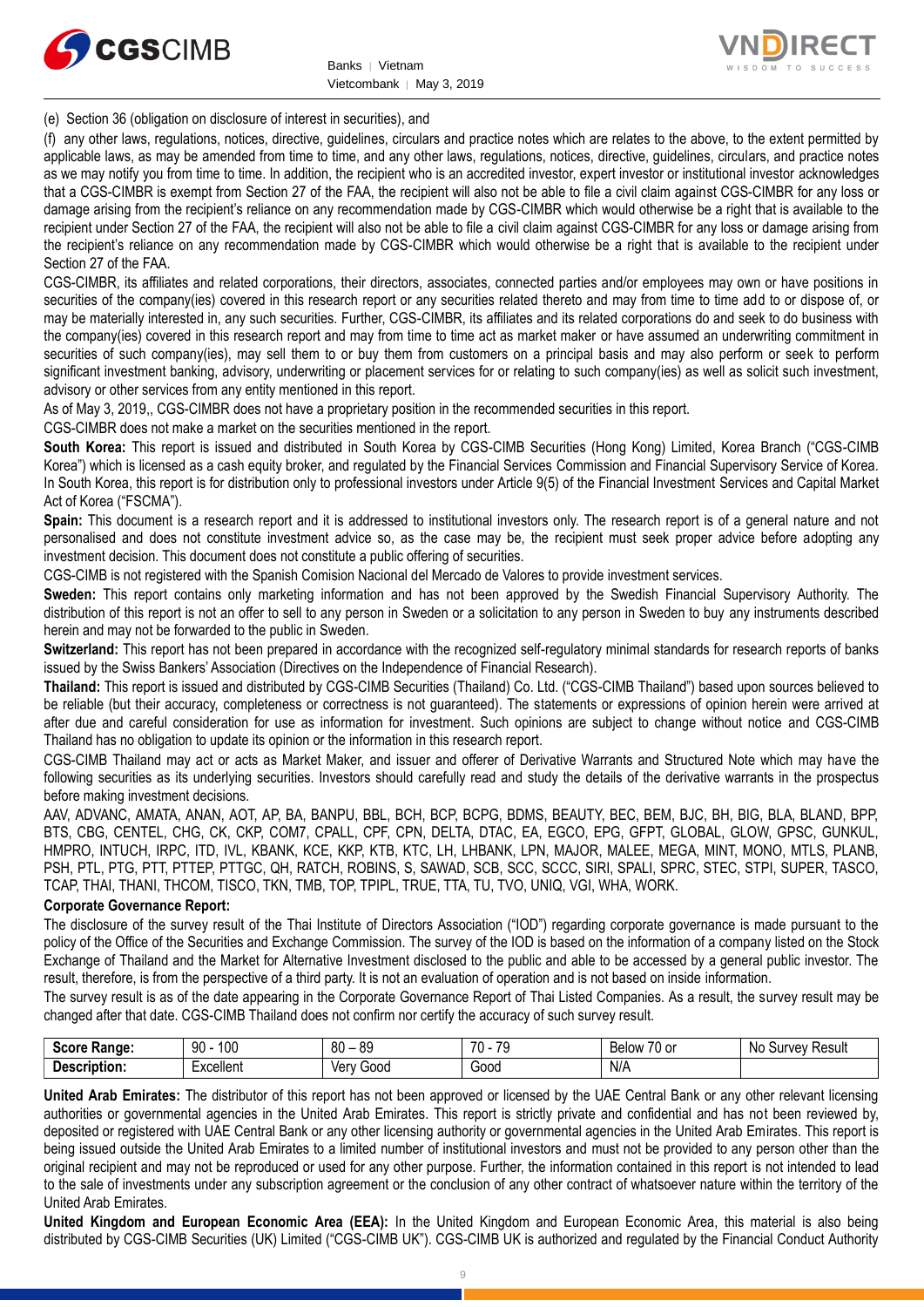



and its registered office is at 27 Knightsbridge, London, SW1X7YB. The material distributed by CGS-CIMB UK has been prepared in accordance with CGS-CIMB's policies for managing conflicts of interest arising as a result of publication and distribution of this material. This material is for distribution only to, and is solely directed at, selected persons on the basis that those persons: (a) are eligible counterparties and professional clients of CGS-CIMB UK; (b) have professional experience in matters relating to investments falling within Article 19(5) of the Financial Services and Markets Act 2000 (Financial Promotion) Order 2005 (as amended, the "Order"), (c) fall within Article 49(2)(a) to (d) ("high net worth companies, unincorporated associations etc") of the Order; (d) are outside the United Kingdom subject to relevant regulation in each jurisdiction, material(all such persons together being referred to as "relevant persons"). This material is directed only at relevant persons and must not be acted on or relied on by persons who are not relevant persons. Any investment or investment activity to which this material relates is available only to relevant persons and will be engaged in only with relevant persons.

Where this material is labelled as non-independent, it does not provide an impartial or objective assessment of the subject matter and does not constitute independent "research" (cannot remove research from here under the applicable rules of the Financial Conduct Authority in the UK. Consequently, any such non-independent material will not have been prepared in accordance with legal requirements designed to promote the independence of research (cannot remove research from here) and will not subject to any prohibition on dealing ahead of the dissemination of research. Any such non-independent material must be considered as a marketing communication.

**United States:** This research report is distributed in the United States of America by CGS-CIMB Securities (USA) Inc, a U.S. registered brokerdealer and a related company of CGS-CIMB Research Pte Ltd, PT CGS-CIMB Sekuritas Indonesia, CGS-CIMB Securities (Thailand) Co. Ltd, CGS-CIMB Securities (Hong Kong) Limited, CGS-CIMB Securities (India) Private Limited, and is distributed solely to persons who qualify as "U.S. Institutional Investors" as defined in Rule 15a-6 under the Securities and Exchange Act of 1934. This communication is only for Institutional Investors whose ordinary business activities involve investing in shares, bonds, and associated securities and/or derivative securities and who have professional experience in such investments. Any person who is not a U.S. Institutional Investor or Major Institutional Investor must not rely on this communication. The delivery of this research report to any person in the United States of America is not a recommendation to effect any transactions in the securities discussed herein, or an endorsement of any opinion expressed herein. CGS-CIMB Securities (USA) Inc, is a FINRA/SIPC member and takes responsibility for the content of this report. For further information or to place an order in any of the abovementioned securities please contact a registered representative of CGS-CIMB Securities (USA) Inc.

CGS-CIMB Securities (USA) Inc. does not make a market on other securities mentioned in the report.

CGS-CIMB Securities (USA) Inc. has not managed or co-managed a public offering of any of the securities mentioned in the past 12 months.

CGS-CIMB Securities (USA) Inc. has not received compensation for investment banking services from any of the company mentioned in the past 12 months.

CGS-CIMB Securities (USA) Inc. neither expects to receive nor intends to seek compensation for investment banking services from any of the company mentioned within the next 3 months.

**Other jurisdictions:** In any other jurisdictions, except if otherwise restricted by laws or regulations, this report is only for distribution to professional, institutional or sophisticated investors as defined in the laws and regulations of such jurisdictions. being the purisdictions: In any other jurisdictions, except if otherwise restricted by left<br>intuitional or sophisticated investors as defined in the laws and regulations of s<br>Distribution of stock ratings and investment ba

**Vietcombank (VCB VN)**

|                                                                                                 | <b>Other jurisdictions:</b> In any other jurisdictions, except if otherwise restricted by laws or regulations, this report is only for distribution to<br>institutional or sophisticated investors as defined in the laws and regulations of such jurisdictions. |                                |  |
|-------------------------------------------------------------------------------------------------|------------------------------------------------------------------------------------------------------------------------------------------------------------------------------------------------------------------------------------------------------------------|--------------------------------|--|
| Distribution of stock ratings and investment banking clients for quarter ended on 08 April 2019 |                                                                                                                                                                                                                                                                  |                                |  |
| 771 companies under coverage for quarter ended on 08 April 2019                                 |                                                                                                                                                                                                                                                                  |                                |  |
|                                                                                                 | Rating Distribution (%)                                                                                                                                                                                                                                          | Investment Banking clients (%) |  |
| Add                                                                                             | 57.8%                                                                                                                                                                                                                                                            | 4.0%                           |  |
| Hold                                                                                            | 27.0%                                                                                                                                                                                                                                                            | $2.1\%$                        |  |
| Reduce                                                                                          | 15 2%                                                                                                                                                                                                                                                            | 0.4%                           |  |

**Spitzer Chart for stock being researched ( 2 year data )** 

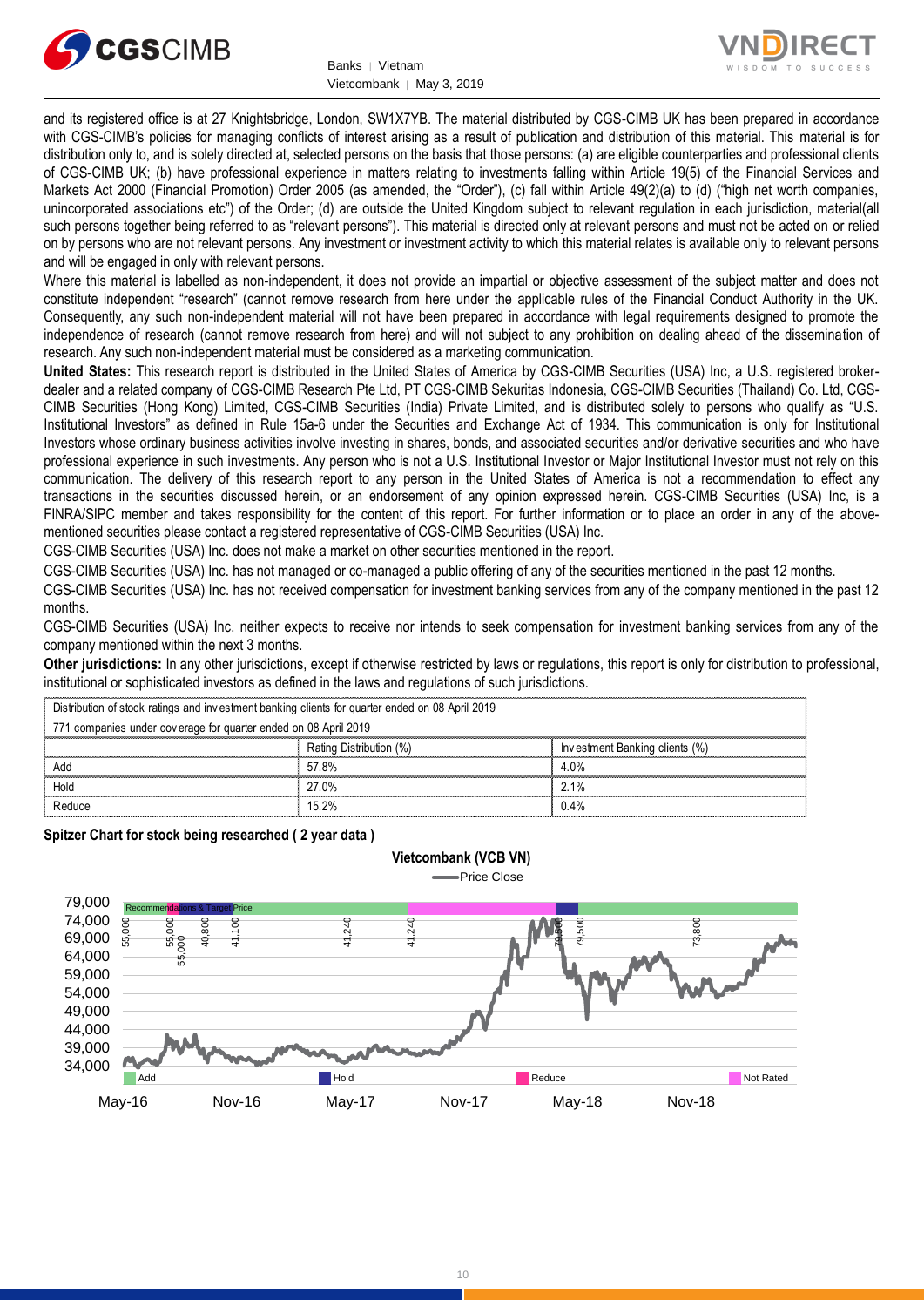



# **Corporate Governance Report of Thai Listed Companies (CGR). CG Rating by the Thai Institute of Directors Association (Thai IOD) in 2018, Anti-Corruption 2018**

**ADVANC** – Excellent, Certified, **AEONTS** – Good, n/a, **AH** – Very Good, n/a, **AMATA** – Excellent, Declared, **ANAN** – Excellent, Declared, **AOT** – Excellent, Declared, **AP** – Excellent, Certified, **ASP** – Very Good, Certified, **BANPU** – Excellent, Certified, **BAY** – Excellent, Certified, **BBL** – Very Good, Certified, **BCH** – Good, Certified, **BCP** - Excellent, Certified, **BCPG** – Excellent, Certified, **BEM** – Very Good, n/a, **BDMS** – Very Good, n/a, **BEAUTY** – Good, n/a, **BEC** – Very Good, n/a, , **BGRIM** – Very Good, Declared, **BH** - Good, n/a, **BJC** – Very Good, Declared, **BJCHI** – Very Good, Certified, **BPP** – Very Good, Declared, **BR** - Good, Declared, **BTS** - Excellent, Certified, **CBG** – Very Good, n/a, **CCET** – Good, n/a, **CENTEL** – Very Good, Certified, **CHG** – Very Good, Declared, **CK** – Excellent, n/a, **COL** – Excellent, Declared, **CPALL** – Very Good, Certified, **CPF** – Excellent, Certified, **CPN** - Excellent, Certified, **DELTA** - Excellent, n/a, **DEMCO** – Excellent, Certified, **DDD** – Very Good, Declared, **DIF** – not available, n/a, **DTAC** – Excellent, Certified, **EA** – Excellent, n/a, **ECL** – Very Good, Certified, **EGCO** - Excellent, Certified, **EPG** – Very Good, n/a, **ERW** – Very Good, n/a, **GFPT** - Excellent, Certified, **GGC** – Excellent, Certified, **GLOBAL** – Very Good, n/a, **GLOW** – Very Good, Certified, **GPSC** – Excellent, Certified, **GULF** – Very Good, n/a, **GUNKUL** – Excellent, Certified, **HANA** - Excellent, Certified, **HMPRO** - Excellent, Certified, **HREIT** - Excellent, Certified **ICHI** – Excellent, Declared, **HUMAN** – not available, n/a, **III** – Good, n/a, **INTUCH** - Excellent, Certified, **IRPC** – Excellent, Certified, **ITD**\* – Very Good, n/a, **IVL** - Excellent, Certified, **JASIF** – not available, n/a, **KBANK** - Excellent, Certified, **KCE** - Excellent, Certified, **KKP** – Excellent, Certified, **KSL** – Excellent, Certified, **KTB** - Excellent, Certified, **KTC** – Excellent, Certified, **LH** - Very Good, n/a, **LPN** – Excellent, Certified, **M** – Very Good, Certified, **MACO** – Very Good, n/a, **MAJOR** – Very Good, n/a, **MAKRO** – Excellent, Declared, **MALEE** – Very Good, Certified, **MC** – Very Good, Certified, **MCOT** – Excellent, Certified, **MEGA** – Very Good, n/a, **MINT** - Excellent, Certified, **MTC** – Excellent, Declared, **NETBAY** – Good, n/a, **PLANB** – Excellent, Declared, **PLAT** – Very Good, Certified, **PSH** – Excellent, Certified, **PSTC** – Good, Certified, **PTT** - Excellent, Certified, **PTTEP** - Excellent, Certified, **PTTGC** - Excellent, Certified, **QH** – Excellent, Certified, **RATCH** – Excellent, Certified, **ROBINS** – Excellent, Certified, **RS** – Very Good, n/a, **RSP** – not available, n/a, **SAMART** - Excellent, n/a, **SAPPE** – Very Good, Declared, **SAT** – Excellent, Certified, **SAWAD** – Very Good, n/a, **SC** – Excellent, Declared, **SCB** - Excellent, Certified, **SCC** – Excellent, Certified, **SCN** – Very Good, Certified, **SF** – Good, n/a, **SIRI** – Very Good, Certified, **SPA** - Good, n/a, **SPALI** - Excellent, n/a, **SPRC** – Excellent, Certified, **STA** – Very Good, Certified, **STEC** – Excellent, n/a, **SVI** – Excellent, Certified, **SYNEX** – Very Good, Declared, **TASCO** – Excellent, Certified, **TCAP** – Excellent, Certified, **TIPCO** – Very Good, Certified, **TISCO** - Excellent, Certified, **TKN** – Very Good, Declared, **TMB** - Excellent, Certified, **TNR** – Very Good, Declared, **TOP** - Excellent, Certified, **TPCH** – Good, n/a, **TPIPP** – Good, n/a, **TRUE** – Excellent, Certified, **TU** – Excellent, Certified, **TVO** – Very Good, Declared, **UNIQ** – Good, n/a, **VGI** – Excellent, Certified, **WHA** – Excellent, Certified, **WHART** – not available, n/a, **WORK** – Good, n/a.

**Companies participating in Thailand's Private Sector Collective Action Coalition Against Corruption programme (Thai CAC) under Thai Institute of Directors (as of August 31, 2018) are categorized into:**

- Companies that have declared their intention to join CAC, and

- Companies certified by CAC

\* The company, its director or management had been reportedly accused for breaching proper corporate governance such as violation of the SEC's regulations or charged with corruption.

| <b>RECOMMENDATION FRAMEWORK</b> |                                                                                                                                                                                                                                                                   |
|---------------------------------|-------------------------------------------------------------------------------------------------------------------------------------------------------------------------------------------------------------------------------------------------------------------|
| <b>Stock Ratings</b>            | Definition:                                                                                                                                                                                                                                                       |
| Add                             | The stock's total return is expected to reach 15% or higher over the next 12 months.                                                                                                                                                                              |
| Hold                            | The stock's total return is expected to be between negative 10% and positive 15% over the next 12 months.                                                                                                                                                         |
| Reduce                          | The stock's total return is expected to fall below negative 10% over the next 12 months.                                                                                                                                                                          |
|                                 | The total expected return of a stock is defined as the sum of the:(i) percentage difference between the target price and the current price and (ii)<br>the forward net dividend yields of the stock. Stock price targets have an investment horizon of 12 months. |
| <b>Sector Ratings</b>           | Definition:                                                                                                                                                                                                                                                       |
| Overweight                      | An Overweight rating means stocks in the sector have, on a market cap-weighted basis, a positive absolute<br>recommendation.                                                                                                                                      |
| Neutral                         | A Neutral rating means stocks in the sector have, on a market cap-weighted basis, a neutral absolute recommendation.                                                                                                                                              |
| Underweight                     | An Underweight rating means stocks in the sector have, on a market cap-weighted basis, a negative absolute<br>recommendation.                                                                                                                                     |
| <b>Country Ratings</b>          | Definition:                                                                                                                                                                                                                                                       |
| Overweight                      | An Overweight rating means investors should be positioned with an above-market weight in this country relative to<br>benchmark.                                                                                                                                   |
| Neutral                         | A Neutral rating means investors should be positioned with a neutral weight in this country relative to benchmark.                                                                                                                                                |
| Underweight                     | An Underweight rating means investors should be positioned with a below-market weight in this country relative to<br>benchmark.                                                                                                                                   |

**Hien Tran Khanh – Deputy Head of Research**

Email: [hien.trankhanh@vndirect.com.vn](mailto:hien.trankhanh@vndirect.com.vn)